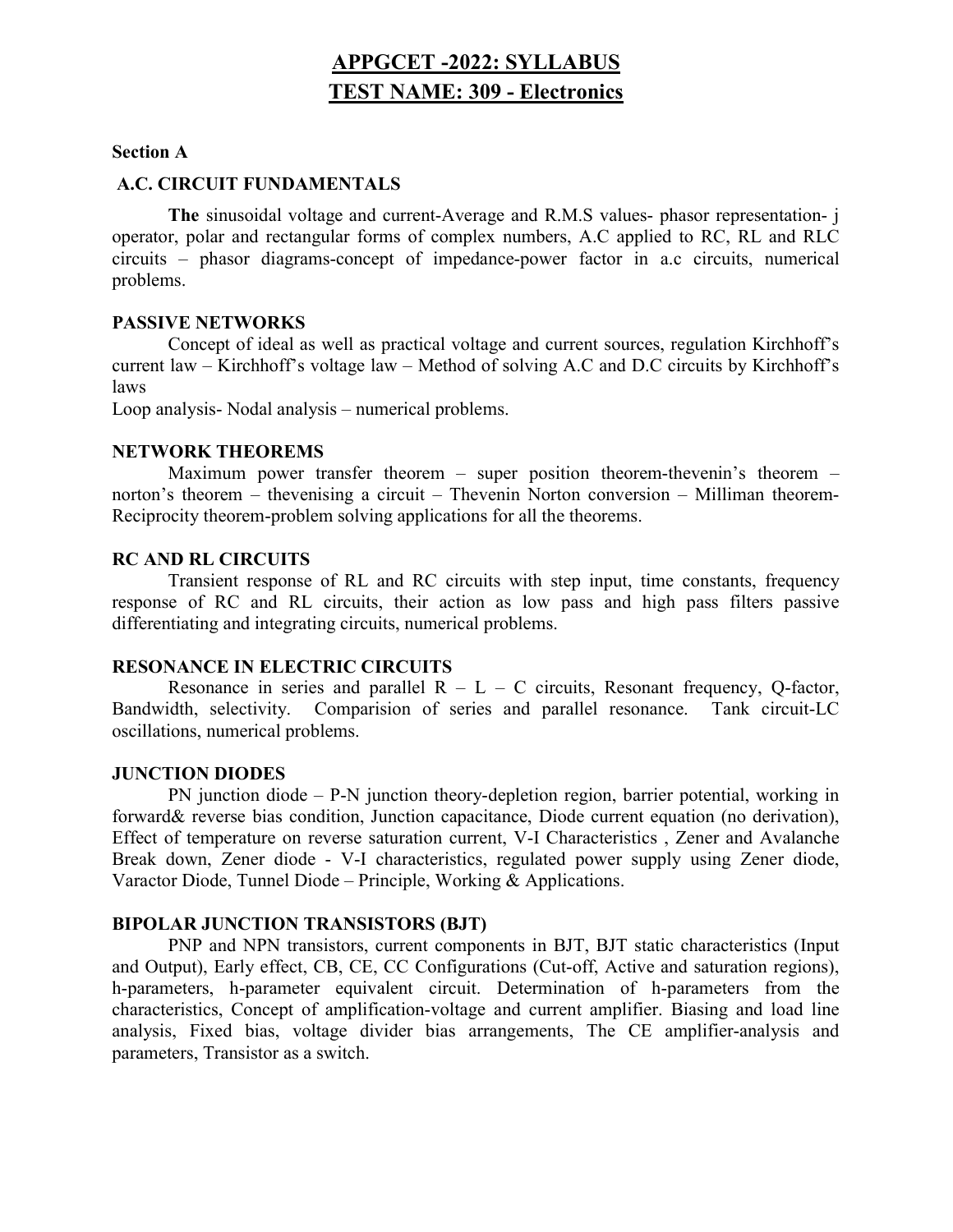## FIELD EFFECT TRANSISTORS & UJT

FET - Construction - Working – Drain & Transfer characteristics –Parameters of FET – FET as an amplifier-MOSFET-Enhancement, MOSFET –Depletion, MOSFET –Construction& Working- Drain characteristics of MOSFET –Comparison of FET & BJT and JFET & MOSFET. UJT Construction-working, V-I Characteristics

## PHOTO ELECTRIC DEVICES

Structure and operation, characteristics, spectral response and applications of LDR, Photo Voltaic cell, Photo diode, Photo transistor, LED and LCD

## POWER SUPPLIES

Rectifiers – Half wave, full wave and bridge rectifiers – Efficiency – Ripple factor – Regulation Types of filter- Choke input ( Inductor) filter – shunt capacitor filter –L-Section and  $\pi$  section filters — Voltage regulators- Transistor Series and shunt regulators – Block diagram of regulated power supply, Three terminal fixed voltage I.C regulators (78XX and 79XX) - Principle and working of switch mode power supplies ( SMPS).

## Section - B

#### Digital Electronics

#### NUMBER SYSTEM AND CODES:

Decimal, Binary, Hexadecimal, Octal, BCD, Conversions, Complements (1's, 2's,9's and 10's), Addition, Subtraction, Gray, Excess-3 Code conversion from one to another, ASCII code.

#### BOOLEAN ALGEBRA AND THEOREMS:

Boolean Theorems, De-Morgan's laws. Digital logic gates, Multi level NAND & NOR gates. Standard representation of logic functions (SOP and POS), Minimization Techniques (Karnaugh Map Method: 4,5 variables), don't care condition.

#### COMBINATIONAL DIGITAL CIRCUITS:

Adders-Half & full adder, Subtractor-Half and full subtractors, Parallel binary adder, Magnitude Comparator, Multiplexers (2:1,4:1,8:1) and Demultiplexers (1:2,1:4) Encoders (Octal to Binary, Decimal to BCD)- Decoder (Binary to Octal, BCD to Decimal), IC-LOGIC FAMILIES: TTL logic, DTL logic, RTL Logic, CMOS Logic families (NAND & NOR Gates), Bi-CMOS inverter

## SEQUENTIAL DIGITAL CIRCUITS:

Flip Flops: S-R FF , J-K FF, T and D type FFs, Master-Slave FFs, Excitation tables for J-K and T FFs, Shift registers(SISO,SIPO,PISO,PIPO),-shift left register, shift right register, Counters - Asynchronous-Mod16, Mod-10, Down counter,Synchronous-4-bit counter & Ring counter.

#### MEMORY DEVICES:

General Memory Operations, ROM, RAM (Static and Dynamic), PROM, EPROM, EEPROM, EAROM, PLA (Programmable logic Array), PAL (Programmable Array Logic. Architecture, combinational logic design using PLAs & PALs).